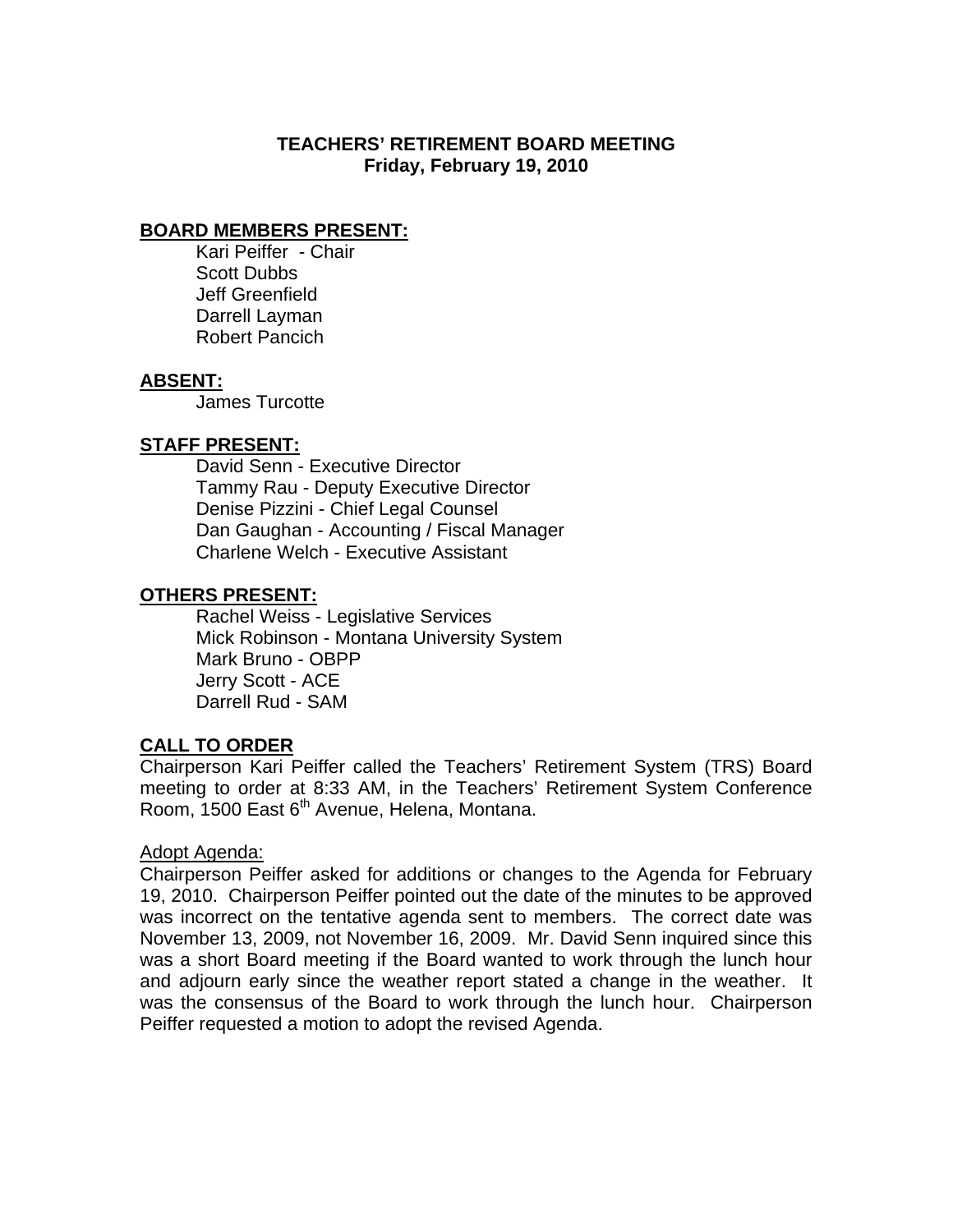# **MOTION/VOTE:**

Member Jeff Greenfield moved to adopt the Agenda with the corrections noted. Seconded by Member Dubbs, the motion passed unanimously.

# Approval of Minutes:

Chairperson Peiffer called for changes to the November 13, 2009 Board Meeting Minutes. Finding none, Chairperson Peiffer called for a motion to adopt the November 13 board minutes.

# **MOTION/VOTE:**

Member Greenfield moved to adopt the November 13 board minutes. Seconded by Member Pancich, the motion passed unanimously.

# **PUBLIC COMMENT ON BOARD RELATED ITEMS**

Chairperson Peiffer called for public comment on Board related items. No public comments were made.

# **EXECUTIVE DIRECTOR'S REPORT**

### Funding and Benefit Policy Review/Amendments:

Mr. Senn reviewed the current Funding & Benefit Policy and the proposed updates. Mr. Senn explained the proposed update included transferring the policy to the new format which included numerous modifications to reference the statutory responsibilities and statutory limitations of the TRS Board.

# **MOTION/VOTE:**

Member Dubbs moved to table action on the Funding and Benefit Policy until the May 14, 2010 Board meeting to give Members time for review and to submit additional changes to the Executive Director. Seconded by Member Greenfield, the motion passed unanimously.

#### University System Optional Retirement Plan (ORP) Supplemental Contribution Valuation:

Mr. Senn briefly reviewed the history of University System ORP and specifically Section 19-20-621, MCA. The law requires the TRS Board to periodically examine the supplemental employer contribution rate and propose modifications to the legislature as needed to preserve amortization of the university's system's past service liability by July 1, 2033. Mr. Senn reviewed the preliminary actuarial report on the university supplemental employer contribution rate based on the July 1, 2009 Actuarial Valuation. The report showed the rate would need to increase 3.8%, from 4.72% to 8.52%. Mr. Senn commented the final study will be completed together with the July 1, 2010 Actuarial Valuation, and may show a slightly smaller required increase.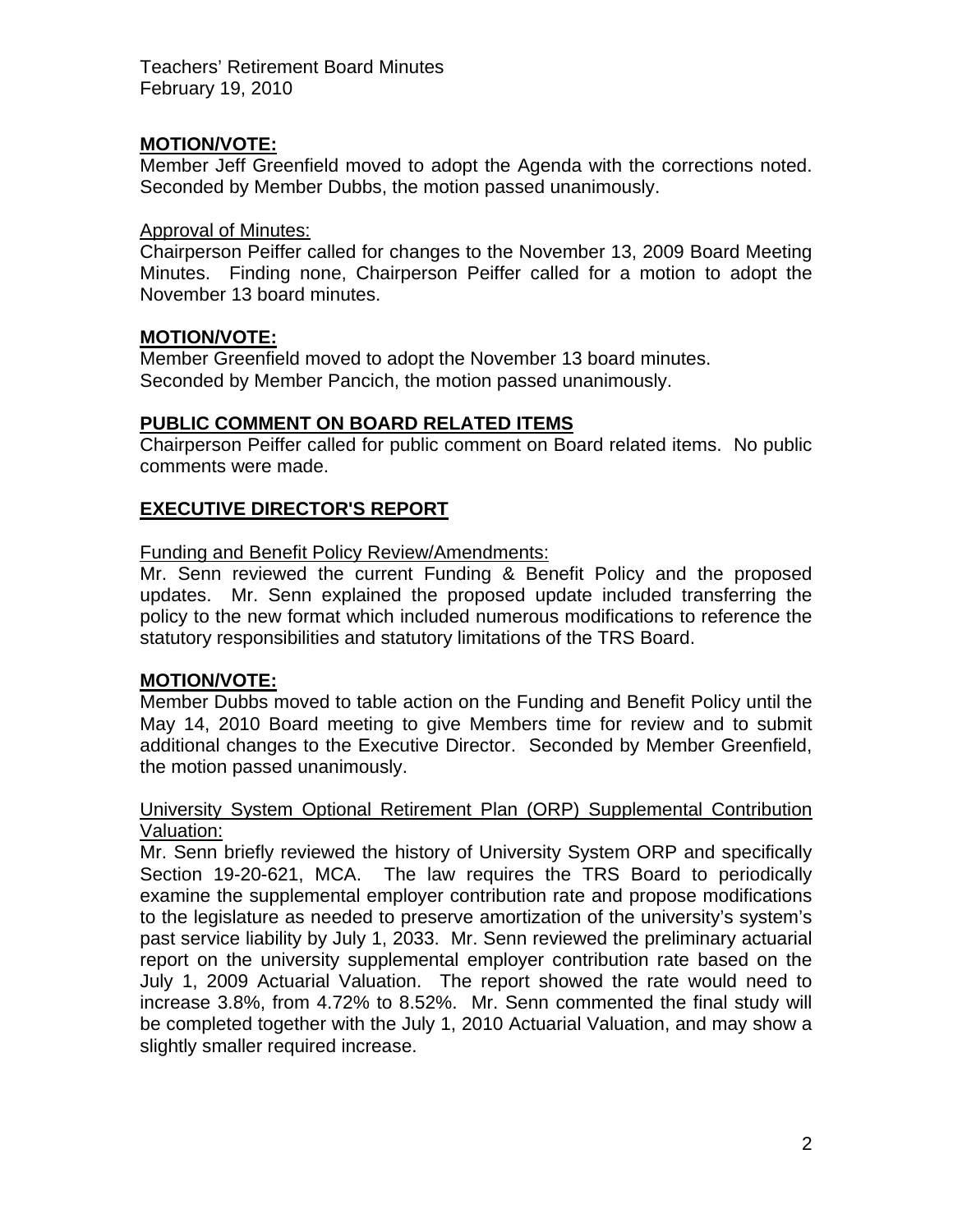Mick Robinson, Deputy Commissioner for Fiscal Affairs Montana University System spoke about the employer cost and where it would have to come from. Mr. Robinson stated the majority of the funding would have to come from the General Operating Fund which breaks down to 40 percent coming from the State General Fund and 60 percent from yearly tuition. The University System is looking at budget cuts, so the 8 million dollar increase needed would add up to a 4 percent raise in tuition rates all across the University system, to all of the campuses. Mr. Robinson stated this was an issue that he wanted to advise caution on as the University tuitions are basically the bread and butter of the University System and raising tuition can mean lower student enrollment rates.

# TRS Board 2011 Legislative Concepts:

Mr. Senn reported the Executive Planning Process (EPP) requires state agencies to have their conceptual legislative proposals to the Governor's Budget Office by April 15, 2010. Mr. Senn recommended three conceptual legislative proposals.

- 1. Funding Proposal
	- Increase employer contribution rates incrementally over several years,
	- Define retired member's compensation to include all compensation paid to a retiree by a TRS covered employer, and
	- Repeal all or most of the exemptions to the 10% salary cap.

Mr. Senn gave the Board various examples of how each item could be structured, with a number of positive and negative ways it could affect TRS and its members.

- 2. Housekeeping Proposal
	- Mr. Senn reported the housekeeping proposal was still a work in progress, but he anticipated that this session the proposal would include necessary changes to address potential IRS rule changes, clarifications to the Family Law Order provisions, definitions, and other statutory clarifications.
- 3. Increase the University System's supplemental contribution rate
	- The required rate increase will be determined by the actuary once the July 1, 2010 Actuarial Valuation is complete. Preliminary estimates based on the July 1, 2009 Valuation suggest the rate could increase by 3.80%.

# Other Legislative Proposals:

Mr. Senn presented a brief overview of other proposals or suggestions that had been recommended by entities other than the TRS Board.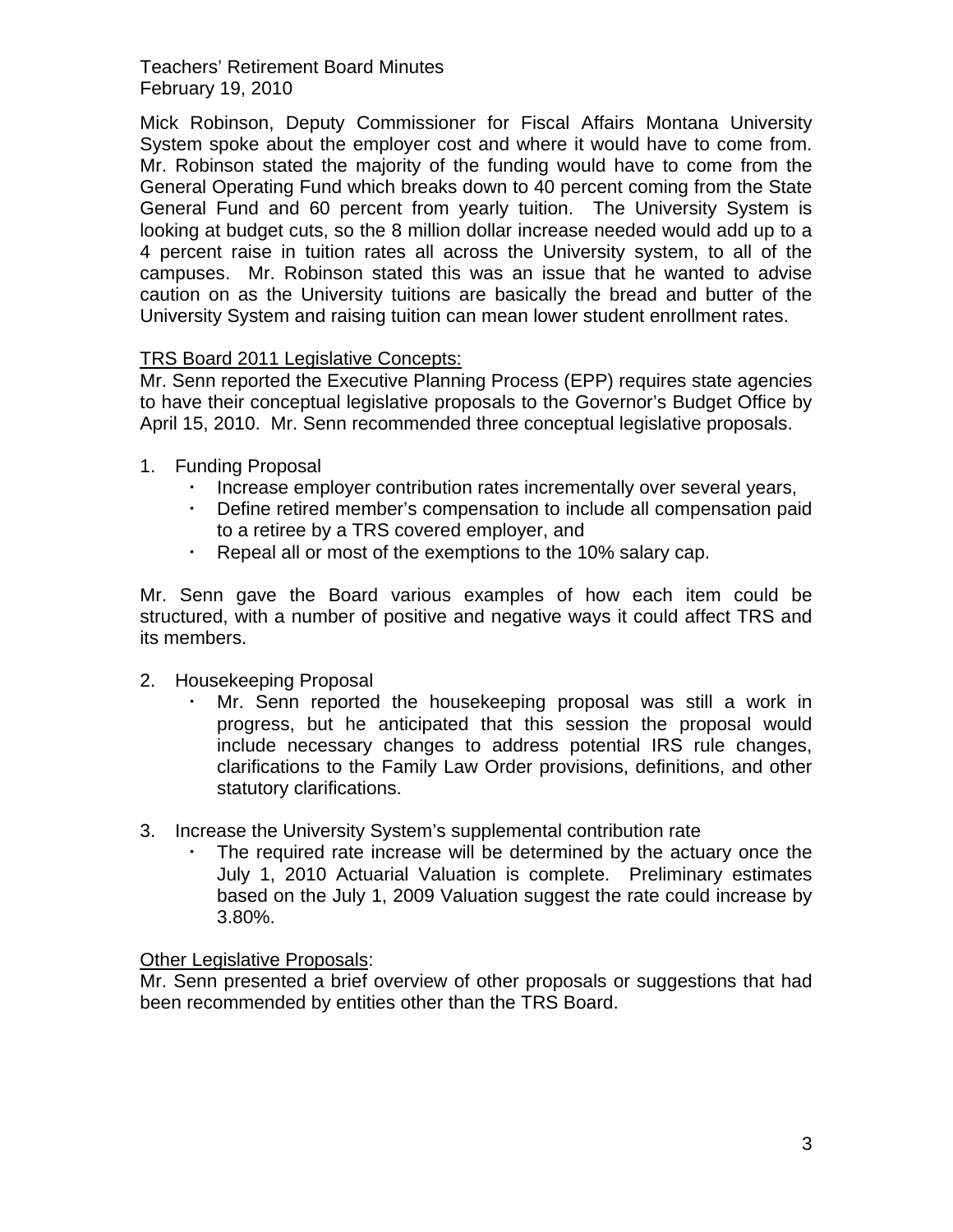# NCTR Legislative Committee Meeting:

Mr. Senn stated that while he was not present for this year's Legislative Committee meeting, he did receive several resource papers that were relevant to the issues TRS will be facing in the near future. Mr. Senn proceeded to discuss some of the more pertinent items he felt related to the issues TRS is dealing with at this time.

### Executive Summary:

Mr. Senn discussed the financial statement concerns around the Annual Required Contribution Rate (ARC), its definition, and how not contributing the ARC could affect the State' bond rating.

In February 2010, TRS received notice that the Legislative Audit Committee had requested a performance audit of retirement benefit calculations for participants in Montana state government defined benefit pension plans. The auditors informed TRS they would get in touch within two weeks to discuss the process and best method to proceed with the assessment.

Mr. Senn also relayed to the Board that TRS has expanded the number of retirement seminars to nine this year. These additional seminars allow TRS to assist more members not only in the bigger school systems but it also makes it more economical for the smaller school systems to attend due to less travel time for the members.

# **BREAK 10:00: AM**

# **LEGAL COUNSEL'S REPORT**

#### Summary of Legal Issues:

Ms. Pizzini informed the Board that oral arguments on Merle Farrier's petition for judicial review were made on December 1, 2009. A ruling has not yet been received.

Ms. Pizzini informed the Board that the hearing date and pre-hearing schedule in the Lynn Mavencamp matter has been extended. Hearing is now scheduled for June 10 and 11, 2010.

Ms. Pizzini updated the Board on the resolution of the Wesley Young matter. Mr. Young signed the settlement agreement as proposed and approved by the Board at the November 2009 Board meeting. In December, 2009, Mr. Young notified TRS that he would like to make a lump-sum repayment of the amount owed by him pursuant to the settlement agreement rather than have his retirement benefits actuarially adjusted in the future; Mr. Young made the lump-sum repayment in late December 2009.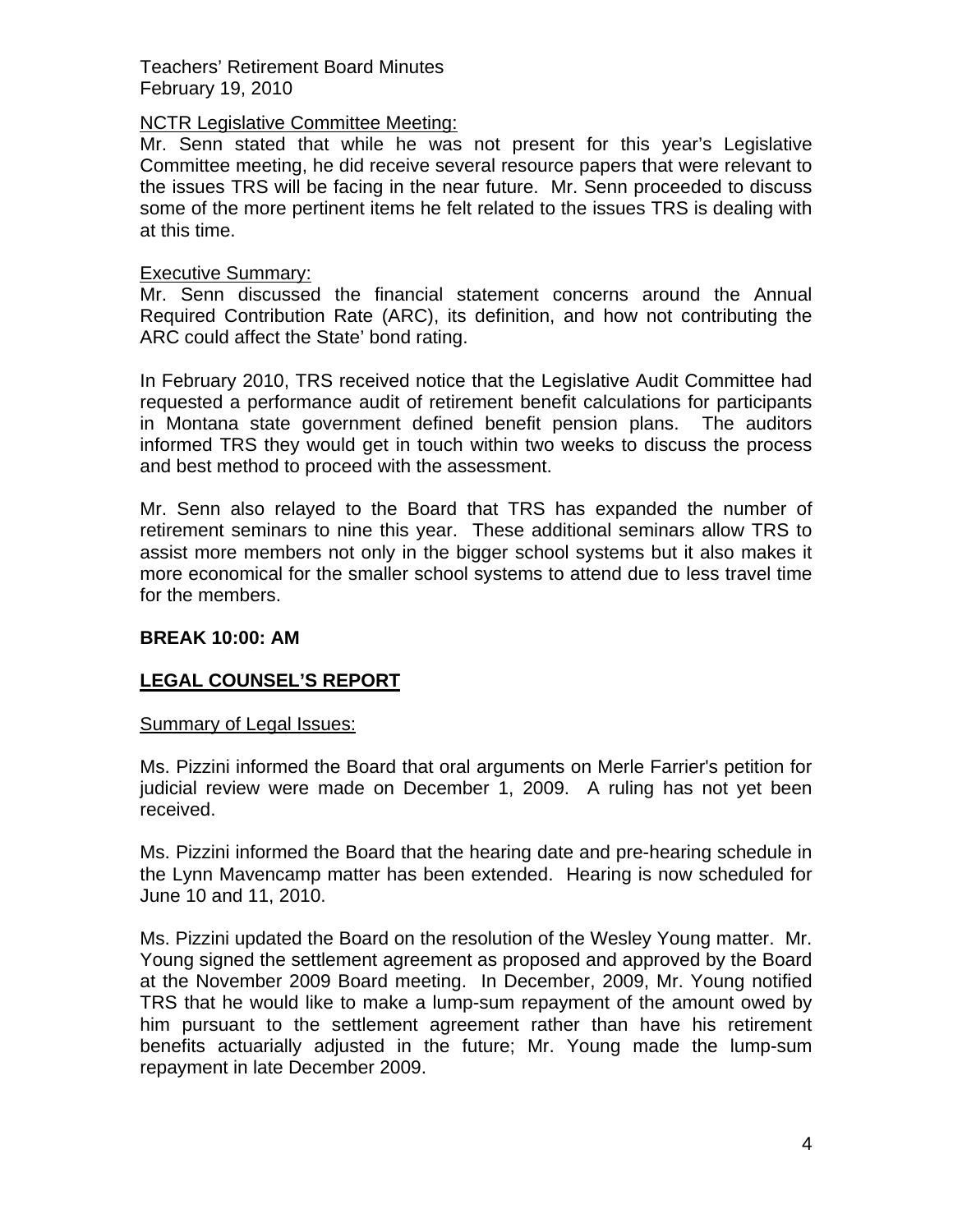# **INDIVIDUAL PETITION**

# Mr. Jerry Scott – ACE Consortium Director:

Mr. Senn gave a brief history of Mr. Scott's petition to the TRS Board. Mr. Scott is a working Retiree receiving a monthly benefit from TRS while working as the Director of the Alliance for Curriculum Enhancement (ACE). Mr. Scott's position as the ACE Director has been reported to PERS since July 1, 1998, instead of TRS.

It is TRS staff's belief that a director position for a full-service education cooperative organized, funded, and operated under Montana's public education laws is required to be reported to TRS, and that Mr. Scott should have been reported to TRS with respect to his ACE Director position from his date of hire by ACE in 1998.

Mr. Scott petitioned the Board to allow the continued reporting of his position to PERS until he terminates that position or, in the alternative, that the Board determines his position is reportable to TRS only from the effective date of certain statutory amendments made in the 2009 legislative session.

Mr. Scott stated he did not concur with TRS staff that his ACE position was reportable to TRS from his date of hire, though he stated he does understand how the law reads at the present time. Mr. Scott asked whether it would not be appropriate to "grandfather" individuals in positions, such as his, that were reported to PERS prior to the statutory amendments in 2009, as had been done with elected County Superintendents when the law was amended to terminate their right to elect to participate in either TRS or PERS. He indicated he was not aware the 2009 Legislature was addressing this issue until after the session was over, and it was impossible for him to testify on grandfathering current positions. Mr. Scott stated that, in his opinion, TRS or PERS membership before 2009 should be allowed to remain the same.

Mr. Scott also informed the Board that the ACE Director before him was engaged as an independent contractor and was receiving a monthly retirement benefit from TRS. Mr. Scott indicated that when he took the position as ACE Director, he did not do so as an independent contractor, though he might have had he known the position was reportable to TRS. Mr. Scott acknowledged that he has no documentation of any determination or decision that his position as ACE Director was reportable to PERS and not to TRS.

Ms. Pizzini provided the Board with a very brief overview of the history of the statutory provisions pertaining to education cooperatives in general, and "special education cooperatives" and full-service education cooperatives, which are included in Title 20, Chapter 7, Part 4 "Special Education for Exceptional Children," in particular. Ms. Pizzini further informed the Board that there are a number of points in this matter that require further factual development and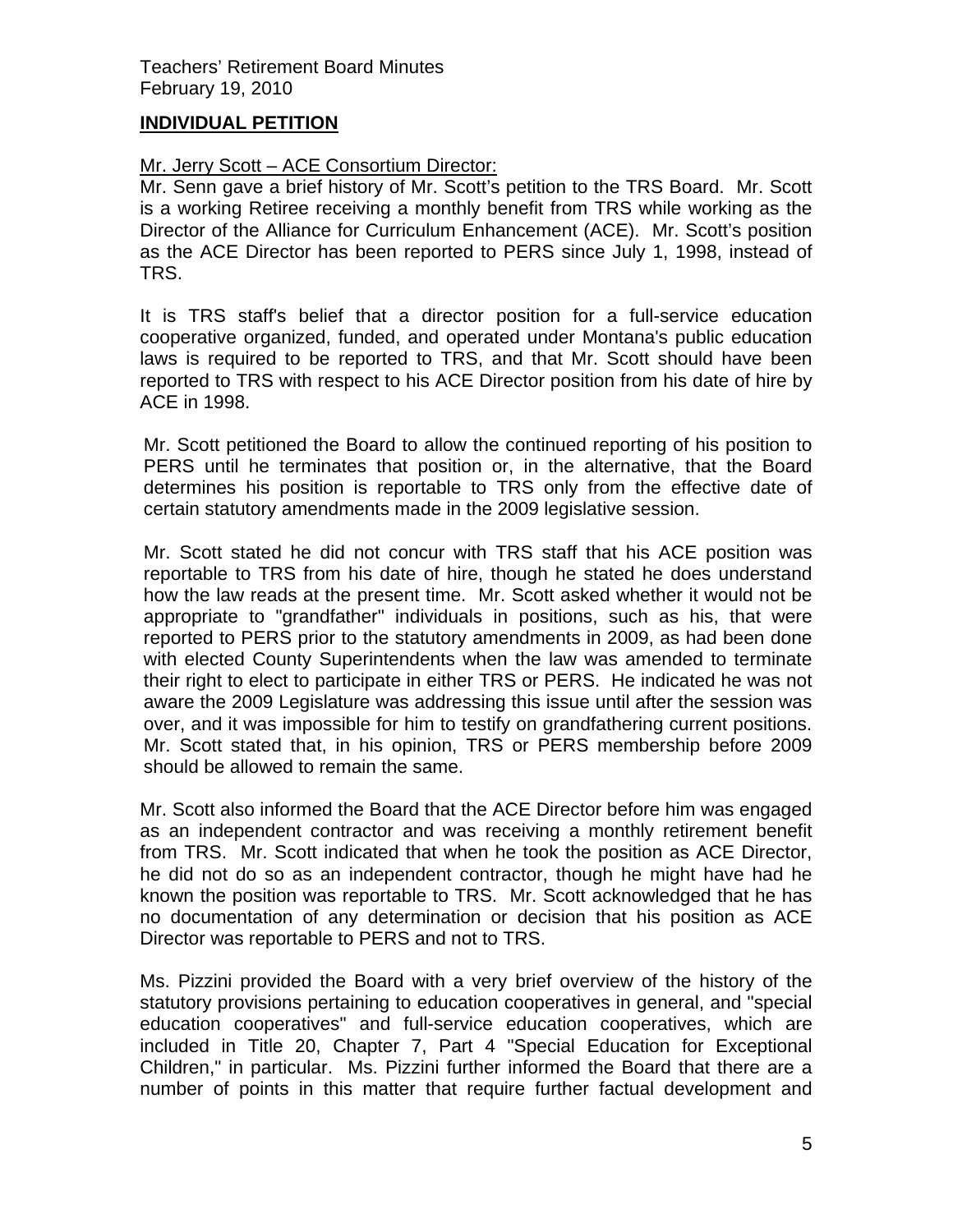investigation by TRS staff before a final staff recommendation can be made. Therefore, TRS staff is currently recommending that the Board defer action on this matter until the next Board meeting to allow TRS staff to complete review and provide a comprehensive staff recommendation to the Board.

Mr. Scott asked, if the decision on his petition was held over until the May TRS Board meeting, would he be allowed to continue to receive TRS benefits and remain in PERS? Mr. Senn replied he would be allowed to continue to receive TRS benefits until the Board had made a final decision. Mr. Scott inquired about the impact on his TRS retirement benefit if the Board does not approve his petition and what actions would be considered appropriate by the TRS Board. Mr. Scott was advised that he could be returned to active member status with TRS for all or some of the period of his employment with ACE and could be required to repay all retirement benefits he received during that time, plus interest, and that the employer and employee contributions that would have been paid to TRS on his compensation from ACE could be required to be paid, with interest. He was further informed that he would receive additional creditable service for any period of time for which he is returned to active status.

Chairperson Peiffer asked Mr. Scott if ACE is an Education Cooperative. Mr. Scott acknowledged that it was, with emphasis on teacher's training and curriculum. Mr. Scott gave a brief summary on the history of ACE. Member Pancich inquired if other Education Cooperatives in Montana were reportable to TRS, to which Mr. Senn replied that they were.

Denise Pizzini was asked what responsibility ACE or the Joliet School District has with regard to correctly or incorrectly reporting Mr. Scott's position for retirement purposes. Ms. Pizzini responded that the reporting responsibility lies primarily with the employer, but TRS must recover the overpaid benefits from the retired member. The employer would be held responsible for reporting past wages and the employee and employer contributions due on those wages.

Chairperson Peiffer inquired if there were any other questions for Mr. Scott, Mr. Senn, or Ms. Pizzini from the Board on this petition. Finding none, Chairperson Peiffer called for a motion.

# **MOTION/VOTE:**

Member Greenfield moved to have TRS staff fully investigate the reasons for the ACE Director position not having been reported to TRS at the time Mr. Scott was hired to fill it, and to provide a staff recommendation to the Board for final action at its next board meeting. Seconded by Member Pancich, the motion passed unanimously.

# Mason Stipend – University of Montana:

Mr. Senn discussed briefly the history of the Mason Stipend, how it is awarded, and to whom. The University of Montana has reported the stipend to TRS since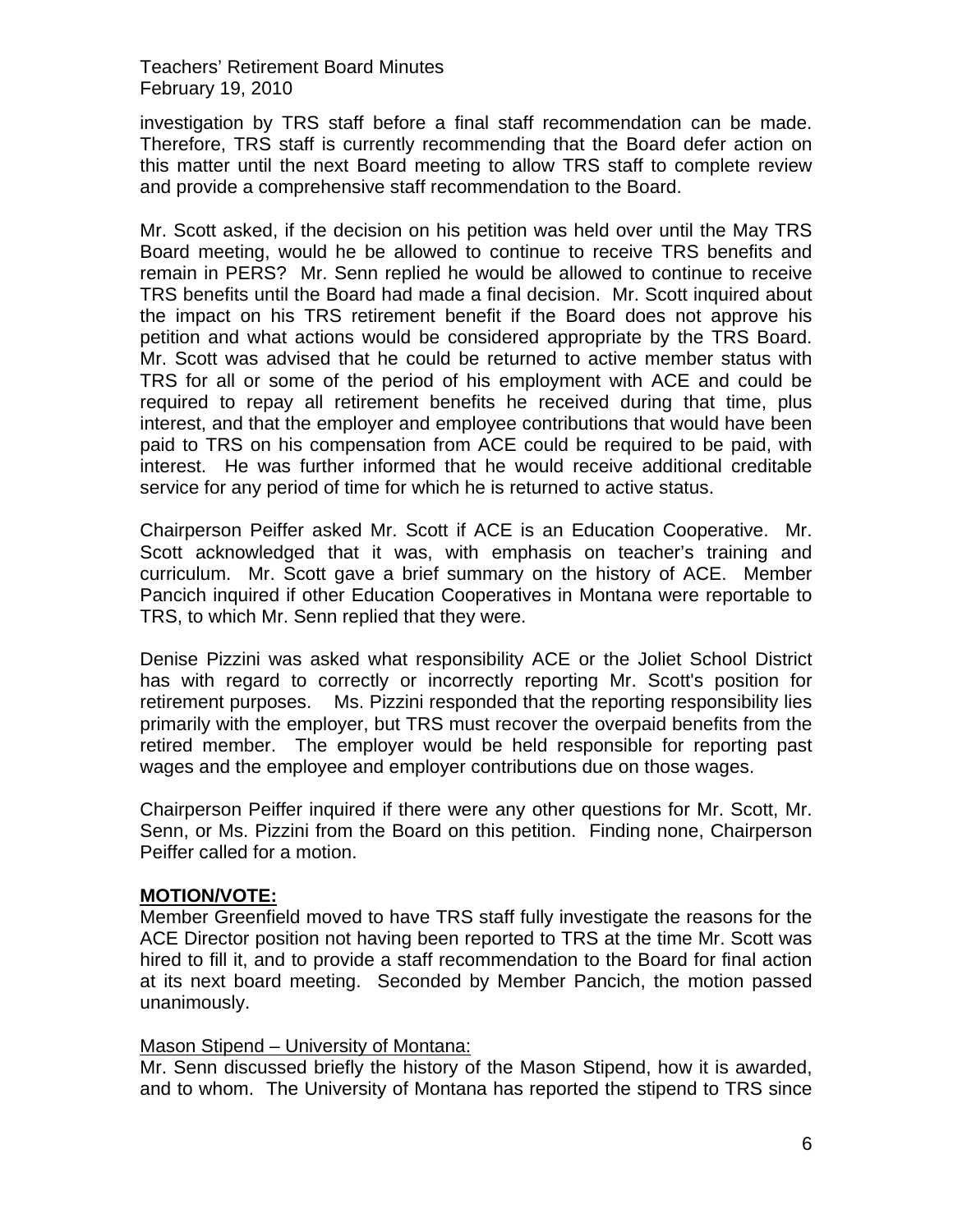1991 as earned compensation, even after the 2001 legislative changes to exclude bonuses and incentives from the definition of earned compensation unless they are part of a series of annual payments. In 2009, the TRS Board adopted Administrative Rules to define exactly what was legally permitted to be reportable and what was not.

Professor Natelson, who was awarded the stipend for fiscal years 2008 and 2009, has petitioned to be allowed to include the stipend in the calculation of his average final compensation. Based on the history of the university's reporting the Mason stipend since 1991 to the present, and the fact that administrative rule 2.44.530, which sets forth the criteria for determining whether a bonus or incentive is paid as part of a series of annual payments, was not adopted by the Board until October 15, 2009, staff recommends the Board find that the Mason Stipend is not includable as earned compensation pursuant to applicable law, but that the compensation reported and contributions received by TRS for the Mason Stipend amounts up to the effective date of the administrative rule not be adjusted.

### **MOTION/VOTE:**

Member Dubbs moved to accept staff recommendations regarding the Mason Stipend. Seconded by Member Layman, the motion passed unanimously.

### **OTHER BUSINESS**

#### Out of State Travel Authorization:

Mr. Senn recommended Denise Pizzini attend the 2010 NAPA Conference in Asheville, NC, June 22 – 25, 2010.

#### **MOTION/VOTE:**

Member Layman moved to approve authorization for out of state travel to the NAPA conference for Denise Pizzini. Seconded by Member Greenfield, the motion passed unanimously.

#### Joint Issues Committee Members:

Members Scott Dubbs and former Member Tim Ryan currently serve on the Joint Issues Committee. Member Dubbs stated he was still interested in being part of the Committee. Chairperson Peiffer acknowledged she was also interested in serving.

#### **MOTION/VOTE:**

Member Robert Pancich moved to accept Member Dubbs and Chairperson Peiffer as appointed members of Joint Issue Committee. Seconded by Member Darrell Layman, the motion passed unanimously.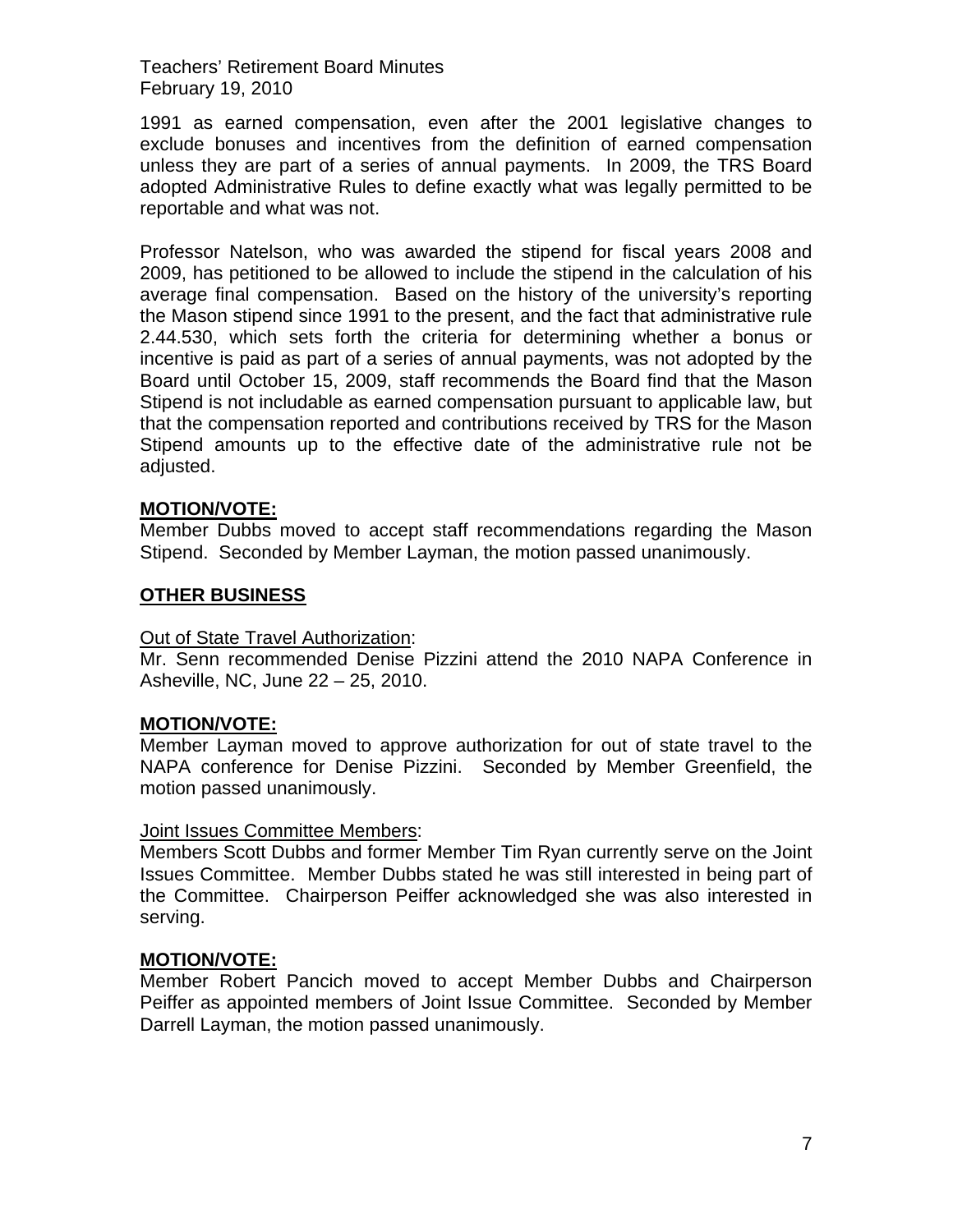#### Investment Report:

Member Turcotte was not in attendance. Mr. Senn provided the Board with handouts pertaining to the investment report. He also gave a concise summary that included how TRS investments have been doing since the first of January 2010 to present.

### Financial Statements, Budget, Delinquent Agency, and Travel:

Dan Gaughan presented the financial report to the Board. TRS had a 14 percent positive return equal to about a 300 million increase in the value of TRS assets although the investment balance is substantially lower than last year at this same time. Investment earnings were the biggest change from last year. Mr. Gaughan stated that year to date through January 2010 TRS revenue had a positive increase of 15 million.

Mr. Gaughan also noted that TRS has 1 ½ positions open which yield savings of about \$5,600 with additional savings until they are filled. Printing was higher for 2009 because of the decision to publish two handbooks, one for the active member and one for the retired member. This approximately doubled the projects printing costs.

Mr. Gaughan concluded his report stating Cohagen Elementary was the only delinquent agency this quarter. TRS had gotten their reports but no payments as of yet. The TRS staff is presently in communication with Cohagen Elementary to acquire the funds but to also help work out a system to keep them current.

# Strategic Plan Status Report:

Tammy Rau presented a handout to the Board with a list of objectives and strategies the Board established last year. Ms. Rau reported on what had been accomplished during the past year and how the TRS staff was working to complete each item in the Strategic Plan.

# Next Meeting Dates:

Mr. Senn addressed the possibility of the joint TRS, PERS, and BOI board meeting and suggested it be held the afternoon of May 13, 2010, with the regular TRS Board meeting following May 14. Actuaries from both TRS and PERS will be at the May meeting to discuss their individual Experience Studies and could explain the process to the three Boards. Mr. Senn thought it would be an interesting and valuable session to observe how the different systems handle these same issues.

Mr. Senn also requested the Board consider changing the September 10, 2010, meeting to September 24, or October 1, 2010. Mr. Senn explained in the past, the Actuaries have presented the Valuation report at the November meeting, at which time the report has already been made public, and the legislative committees have heard testimony on what changes if any need to be made to the TRS. The earlier date would give the Board time to consider any changes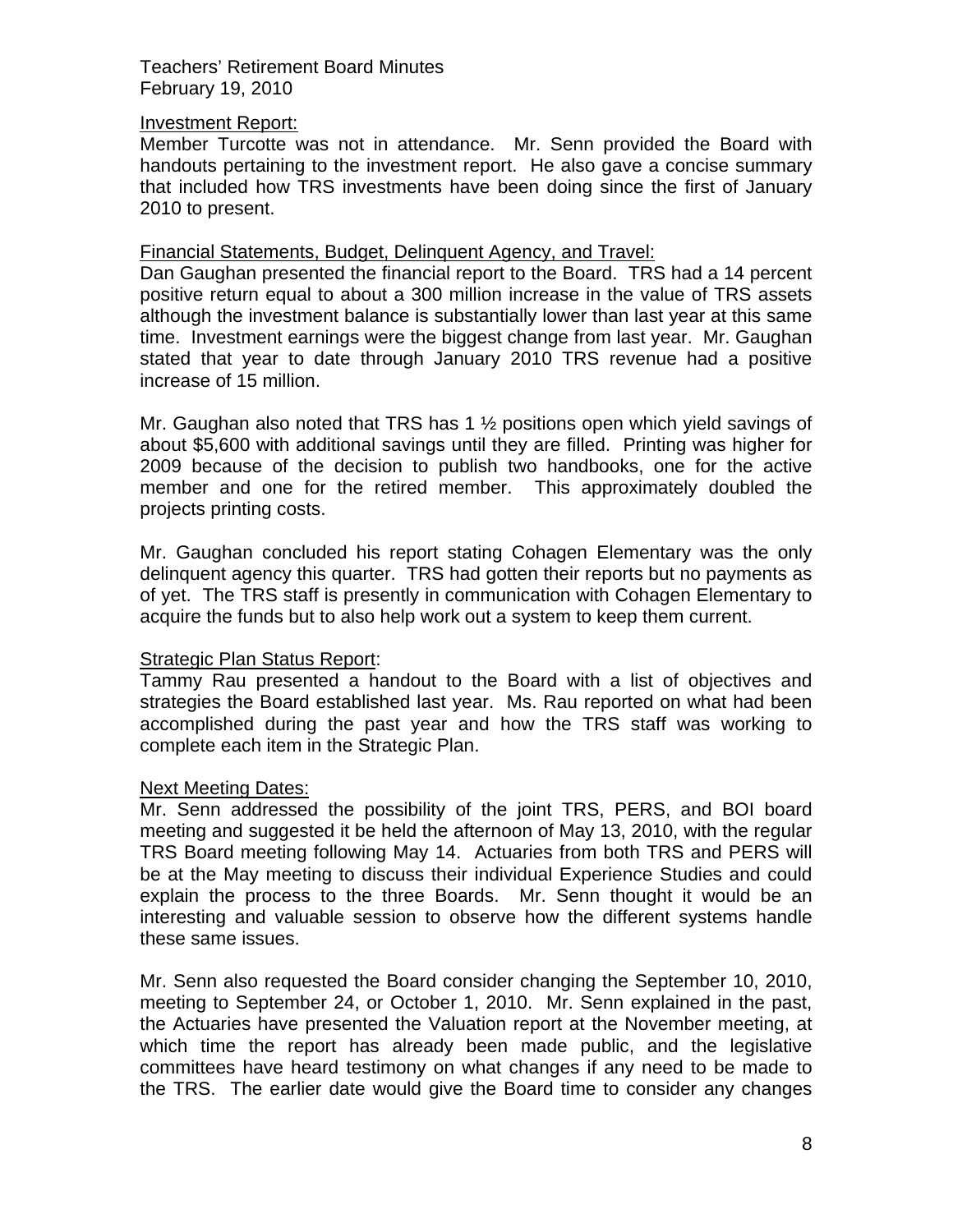recommended by the actuary and to present their own recommendations to the legislative interim committee. Hearing no objections, Chairperson Peiffer directed the September meeting be rescheduled for Friday, September 24, 2010.

# **RETIREMENT REPORT**

Service Retirements, Adjustments, and Survivor Benefits:

Mr. Senn presented the Service Retirements and Survivor Benefits report for the last quarter.

Executive Session to Discuss Disability Applications:

Member Greenfield indicated he has a conflict of interest with respect to the disability application of Mr. Loren D. Brum in that he is a member of his collective bargaining unit, and as a union representative, he has advised Mr. Brum with respect to his disability application.

# **CLOSED MEETING**

Chairperson Peiffer directed the meeting to be closed at 12:11: PM to discuss and review disability applications since the individual's right to privacy of information pertaining to benefits clearly exceeds the merits of public disclosure.

# **OPEN MEETING**

Chairperson Peiffer reopened the meeting to the public at 12:14: PM. Ms. Pizzini noted for the record that Member Greenfield has a conflict of interest with respect to participating in Board actions related to the Board's consideration of the disability application of Loren D. Brum. Member Greenfield indicated that, as a union representative, he has worked with Mr. Brum over the last couple of years, including as an advisor regarding his potential application for retirement benefits. Due to the conflict of interest in this matter, member Greenfield abstained from discussion and voting.

# Applications for Disability Retirement Benefits:

# **MOTION/VOTE:**

Member Pancich moved to approve Loren D. Brum's disability application. Seconded by Member Layman, the motion passed unanimously, with Member Greenfield abstaining.

# **ADJOURNMENT**

# **MOTION/VOTE:**

Member Dubbs moved to adjourn meeting. Seconded by Member Greenfield, the motion passed unanimously.